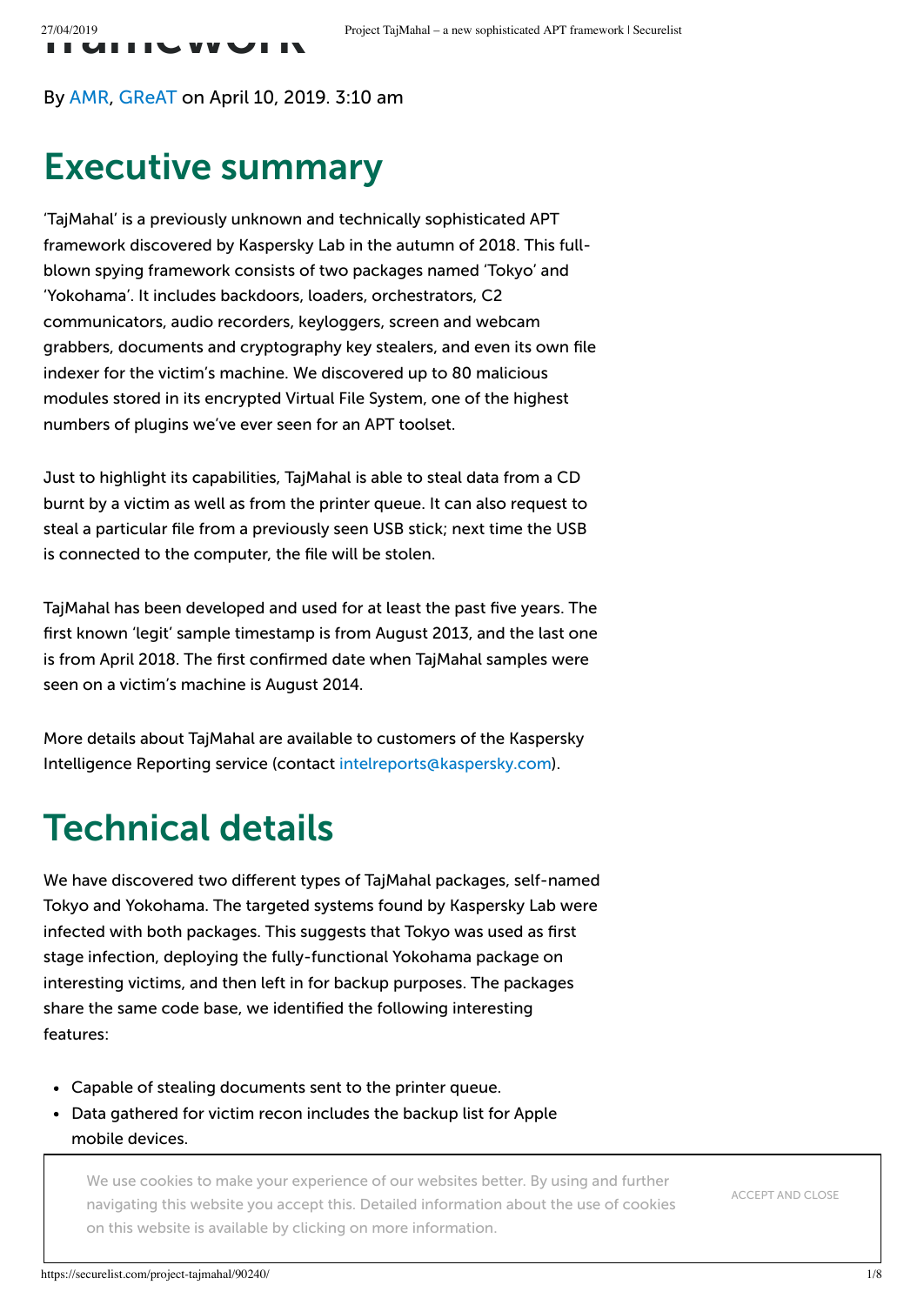- Steals Internet Explorer, Netscape Navigator, FireFox and RealNetworks cookies.
- If deleted from Frontend file or related registry values, it will reappear after reboot with a new name and startup type.

#### Victims

So far we have detected a single victim based on our telemetry – a diplomatic entity from a country in Central Asia.

# Conclusion

The TajMahal framework is an intriguing discovery that's of great interest, not least for its high level of technical sophistication, which is beyond any doubt. The huge amount of plugins that implement a number of features is something we have never before seen in any other APT activity. For example, it has its own indexer, emergency C2s, is capable of stealing specific files from external drives when they become available again, etc.

The question is, why go to all that trouble for just one victim? A likely hypothesis is that there are other victims we haven't found yet. This theory is reinforced by the fact that we couldn't see how one of the files in the VFS was used by the malware, opening the door to the possibility of additional versions of the malware that have yet to be detected.

Kaspersky Lab products detect the TajMahal APT samples as HEUR:Trojan.Multi.Chaperone.gen

## Appendix I – Indicators of compromise

A full set of IOCs and Yara rules is available to customers of Kaspersky Intelligence Reporting service – contact [intelreports@kaspersky.com](mailto:intelreports@kaspersky.com)

Domains and IPs 104.200.30.125 50.56.240.153 rahasn.webhop.org rahasn.akamake.net rahasn.homewealth.biz

File Hashes

We use cookies to make your experience of our websites better. By using and further navigating this website you accept this. Detailed information about the use of cookies on this website is available by clicking on more [information](https://www.kaspersky.com/web-privacy-policy).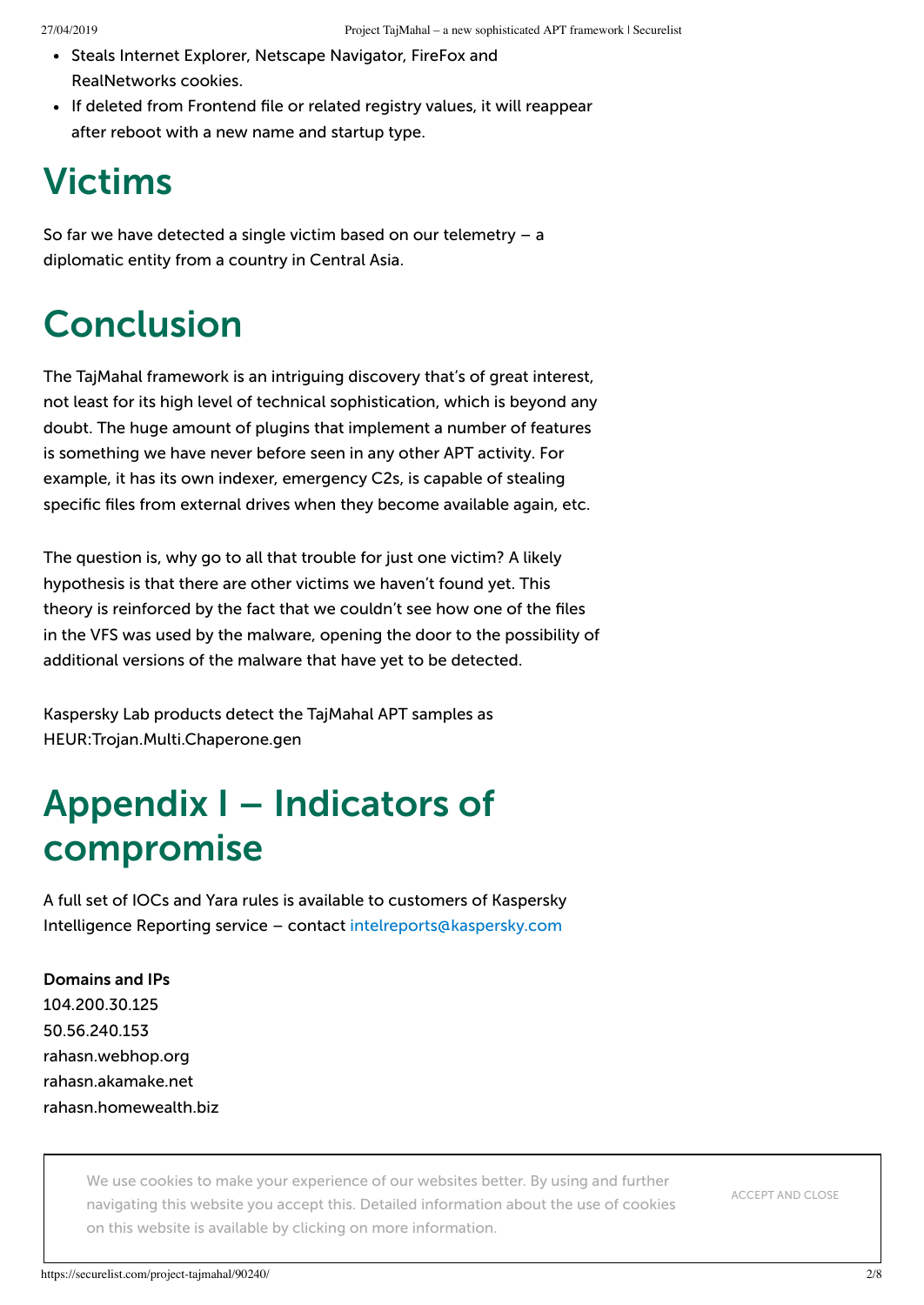412956675fbc3f8c51f438c1abc100eb 490a140093b5870a47edc29f33542fd2 51a7068640af42c3a7c1b94f1c11ab9d 533340c54bd25256873b3dca34d7f74e 684eca6b62d69ce899a3ec3bb04d0a5b 69a19abf5ba56ee07cdd3425b07cf8bf 6cfd131fef548fcd60fbcdb59317df8e 72dc98449b45a7f1ccdef27d51e31e91 7c733607a0932b1b9a9e27cd6ab55fe0 7d5265e814843b24fcb3787768129040 80c37e062aa4c94697f287352acf2e9d 815f1f8a7bc1e6f94cb5c416e381a110 a43d3b31575846fa4c3992b4143a06da 08e82dc7bae524884b7dc2134942aadb 7bcd736a2394fc49f3e27b3987cce640 57314359df11ffdf476f809671ec0275 b72737b464e50aa3664321e8e001ff32 ce8ce92fb6565181572dce00d69c24f8 5985087678414143d33ffc6e8863b887 84730a6e426fbd3cf6b821c59674c8a0 d5377dc1821c935302c065ad8432c0d2 d8f1356bebda9e77f480a6a60eab36bb 92f8e3f0f1f7cc49fad797a62a169acd 9003cfaac523e94d5479dc6a10575e60 df91b86189adb0a11c47ce2405878fa1 e17bd40f5b5005f4a0c61f9e79a9d8c2 c1e7850da5604e081b9647b58248d7e8 99828721ac1a0e32e4582c3f615d6e57 f559c87b4a14a4be1bd84df6553aaf56 b9c208ea8115232bfd9ec2c62f32d6b8 061089d8cb0ca58e660ce2e433a689b3 0e9afd3a870906ebf34a0b66d8b07435 9c115e9a81d25f9d88e7aaa4313d9a8f 520ee02668a1c7b7c262708e12b1ba6b 7bfba2c69bed6b160261bdbf2b826401 77a745b07d9c453650dd7f683b02b3ed 3a771efb7ba2cd0df247ab570e1408b2 0969b2b399a8d4cd2d751824d0d842b4 fc53f2cd780cd3a01a4299b8445f8511 4e39620afca6f60bb30e031ddc5a4330 bfe3f6a79cad5b9c642bb56f8037c43b 3dfebce4703f30eed713d795b90538b5 9793afcea43110610757bd3b800de517

**2166** We use cookies to make your experience of our websites better. By using and further navigating this website you accept this. Detailed information about the use of cookies on this website is available by clicking on more [information](https://www.kaspersky.com/web-privacy-policy).

ACCEPT AND CLOSE

3400Ce2b4006e4b7F62CC76244b2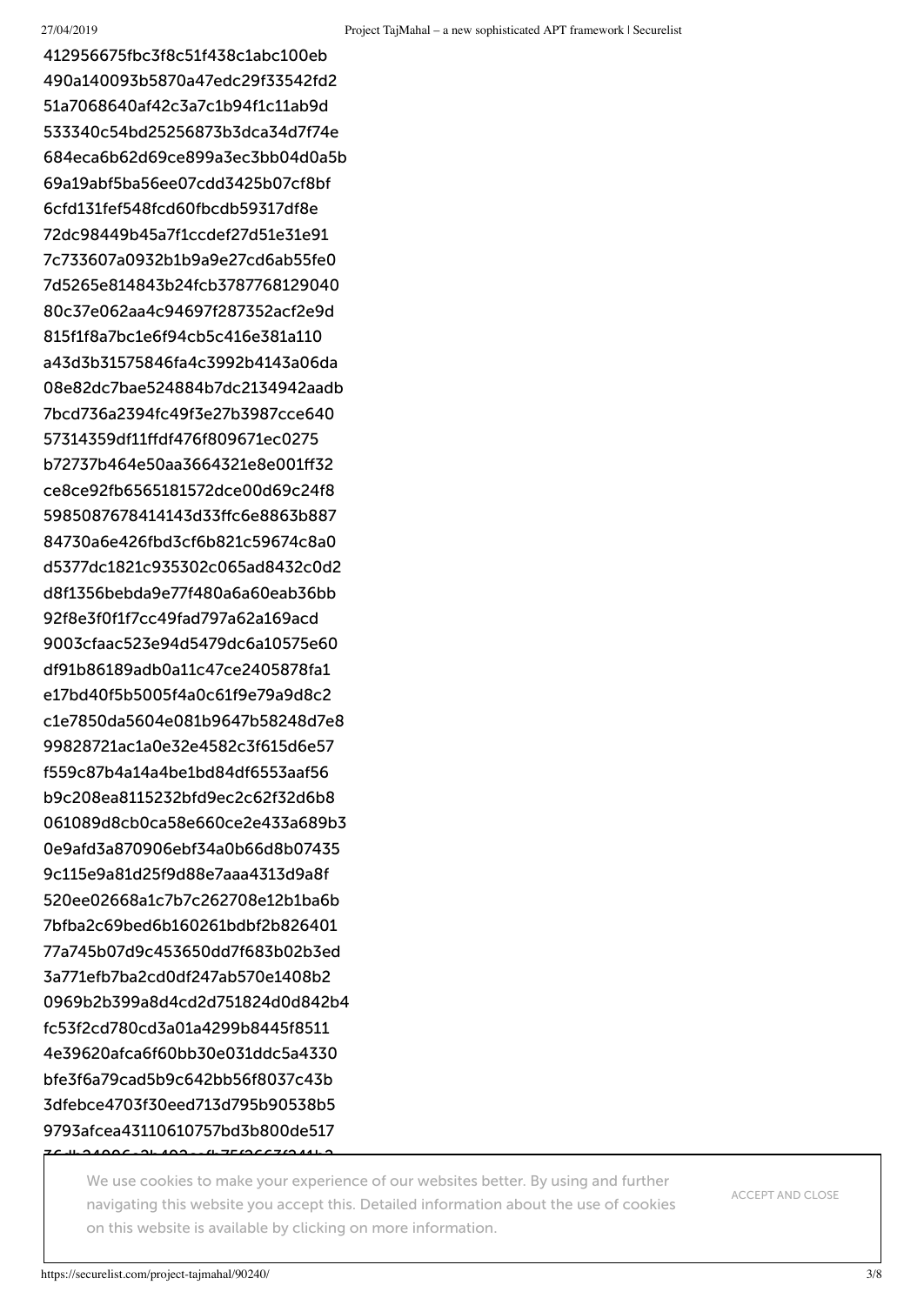320b2f1d9551b5d1df4fb19bd9ab253a 3d75c72144d873b3c1c4977fbafe9184 b9cf4301b7b186a75e82a04e87b30fe4 b4e67706103c3b8ee148394ebee3f268 7bfbd72441e1f2ed48fbc0f33be00f24 cdb303f61a47720c7a8c5086e6b2a743 2a6f7ec77ab6bd4297e7b15ae06e2e61 8403a28e0bffa9cc085e7b662d0d5412 3ffd2915d285ad748202469d4a04e1f5 04078ef95a70a04e95bda06cc7bec3fa 235d427f94630575a4ea4bff180ecf5d 8035a8a143765551ca7db4bc5efb5dfd cacaa3bf3b2801956318251db5e90f3c 1aadf739782afcae6d1c3e4d1f315cbd c3e255888211d74cc6e3fb66b69bbffb d9e9f22988d43d73d79db6ee178d70a4 16ab79fb2fd92db0b1f38bedb2f02ed8 8da15a97eaf69ff7ee184fc446f19cf1 ffc7305cb24c1955f9625e525d58aeee c0e72eb4c9f897410c795c1b360090ef 9ad6fa6fdedb2df8055b3d30bd6f64f1 44619a88a6cff63523163c6a4cf375dd a571660c9cf1696a2f4689b2007a12c7 81229c1e272218eeda14892fa8425883 0ac48cfa2ff8351365e99c1d26e082ad

# Appendix II – Additional technical details

The following table provides the full list of files stored in the VFS with a short description describing what the plugins do:

| nn       | <b>Name</b>                         | <b>Short description</b>                                                                 |
|----------|-------------------------------------|------------------------------------------------------------------------------------------|
| 00<br>01 | $cs64$ dll<br>$cs32$ dll            | C <sub>2</sub> communication and command<br>processing. WatchPoints document<br>stealer. |
| 02<br>03 | li64 dll<br>$\mu$ <sub>32</sub> dll | Locallnfo. Collects a large amount of<br>information, titled "TAJ MAHAL"                 |
| 04<br>06 | ad64.dll<br>ad32.dll                | AudioRecorder. Microphone, Voice IP<br>applications.                                     |
| 07       | le64.dll                            | Open source-based LAME mp3 encoder                                                       |

We use cookies to make your experience of our websites better. By using and further on this v navigating this website you accept this. Detailed information about the use of cookies on this website is available by clicking on more [information](https://www.kaspersky.com/web-privacy-policy).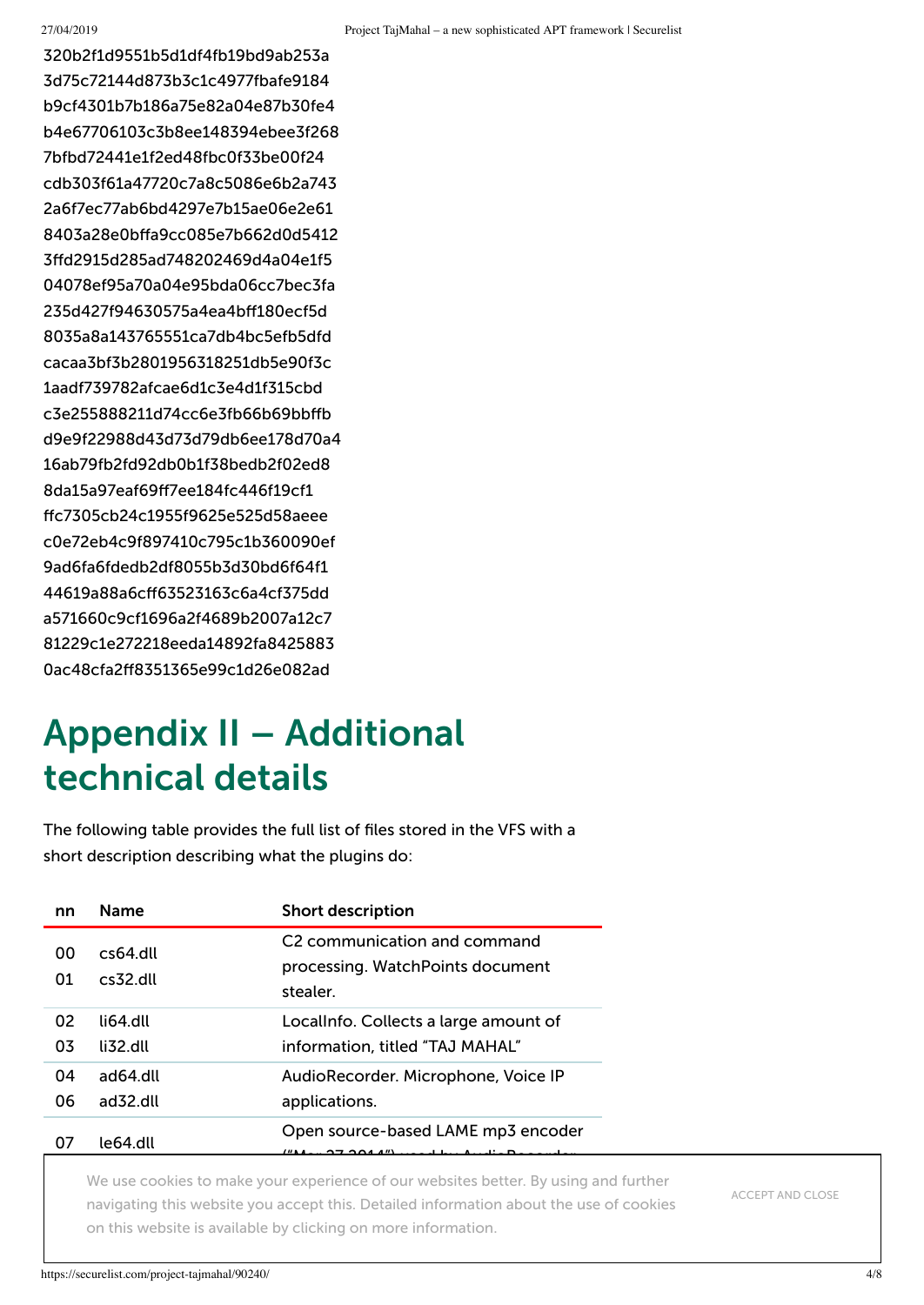| 10         | me64.dll      | <b>AudioRecorder for Windows Metro</b>                                          |
|------------|---------------|---------------------------------------------------------------------------------|
| 11         | me32.dll      | applications.                                                                   |
|            |               | Injects ma32.dll into "wwahost.exe" or                                          |
|            |               | "audacity.exe".                                                                 |
|            |               | AudioRecorder for Windows COM.                                                  |
| 12         | ma32.dll      | Hooks IAudioClient, IAudioRenderClient,                                         |
|            |               | <b>IMMDevice.</b>                                                               |
| 13         | ams_api64.dll | Handy wrapper around API of exXX.dll,                                           |
| 14         | ams_api32.dll | pdXX.dll, sgXX.dll.                                                             |
| 15         | ex64.dll      | Orchestrator. Update/install/uninstall,                                         |
| 16         | ex32.dll      | selects target processes and loads                                              |
|            |               | plugins.                                                                        |
| 17         | fe64.dll      | Template of "Yokohama" Frontend                                                 |
| 18         | fe32.dll      | module; is used for reinstalling.                                               |
| 19         | pd64.dll      | Provides API to access configuration                                            |
| 20         | pd32.dll      | settings, working files, egress queue.                                          |
| 21         | libpng64.dll  | Open source "libpng" library version                                            |
| 22         | libpng32.dll  | 1.5.8 (February 1, 2012). Used by                                               |
|            |               | Screenshoter plugin (ssXX.dll).                                                 |
| 23         | rs64.dll      | Reinstaller/Injector.                                                           |
| 24         | rs32.dll      |                                                                                 |
|            |               | LoadLibrary call template dll is used by                                        |
| 25         | ix32.dll      | Reinstaller/Injector plugin (rsXX.dll) for                                      |
| 26         | ix64.dll      | injecting LoadLibrary call into running                                         |
|            |               | processes.                                                                      |
|            |               | Shellcode template is used by                                                   |
| 05         | obj32.bin     | Reinstaller/Injector (rsXX.dll) and                                             |
| 27         | obj32.bin     | AudioRecorder4MetroApp (meXX.dll) for<br>injecting into running processes. Both |
| 28         | obj64.bin     | versions of "obj32.bin" are the same; it                                        |
|            |               | seems to be stored twice by mistake.                                            |
|            |               | Utility library. Provides API for                                               |
| 29         | sc64.dll      | cryptography, file, registry, memory                                            |
| 30         | sc32.dll      | management operations and so on.                                                |
| 31         | sg64.dll      | Library for managing egress queue (files                                        |
| 32         | sg32.dll      | and messages prepared to send to CC).                                           |
|            |               | SuicideWatcher. Watches uninstall time,                                         |
| 33         | st64.dll      | checks time diff (local time vs internet                                        |
| 34         | st32.dll      | time).                                                                          |
|            |               | Open source "XZip/XUnzip" library by                                            |
| 35         | zip64.dll     | Info-Zip + Lucian Wischik + Hans                                                |
| <u>36.</u> |               |                                                                                 |

We use cookies to make your experience of our websites better. By using and further navigating this website you accept this. Detailed information about the use of cookies on this website is available by clicking on more information.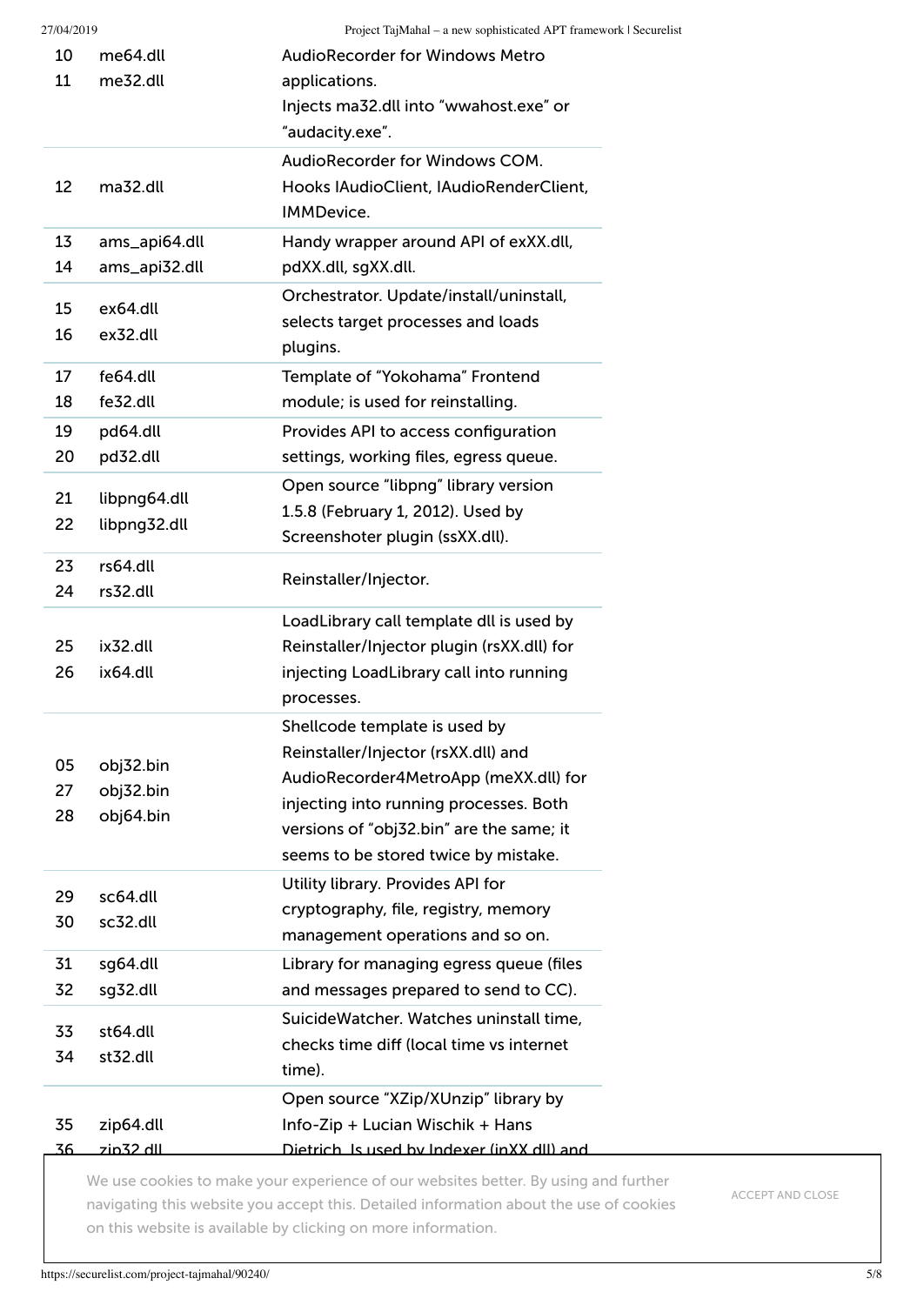| 27/04/2019 |                                                                   |
|------------|-------------------------------------------------------------------|
|            | Project TajMahal – a new sophisticated APT framework   Securelist |
|            |                                                                   |
|            |                                                                   |

| screenshots (ssXX.dll).<br><b>IM-Stealer. Steals conversation content</b><br>il32.dll<br>from chat windows of instant messaging<br>applications.<br>Indexer. Indexes files on victim drives,<br>user profiles, removable drives.<br>in32.dll<br>in64.dll<br>Built index files are zipped (by zipXX.dll)<br>and put in send queue.<br>isys9core_64.dll<br>isyspdf6_64.dll<br>isyspdfl_64.dll<br>isysdc_64.dll<br>isys9.key<br>Proprietary "ISYS Search Software"<br>isys.cwd<br>components are used by Indexer plugin.<br>isys.elx<br>Licensee_ID1 "Q5GXU H5W67 23B4W<br>isys9_32.dll<br><b>SCQFD 4G7HV 9GSLW"</b><br>isys9core_32.dll<br>Licensee_ID2 "objectviewer.exe"<br>isyspdf6_32.dll<br>isyspdfl_32.dll<br>isysdc_32.dll<br>isys9_64.dll<br>sqlite3_64.dll<br>Open source "sqlite" library. Used by<br>"ISYS Search".<br>sqlite3_32.dll<br>tn32.dll<br>Thumbnailer. Makes and prepares to<br>tn64.dll<br>send thumbnails of found picture files.<br>Freelmage open source library supports<br>freeimage_32.dll<br>popular graphics image formats (ver<br>freeimageplus_32.dll<br>3.15.4 2012-10-27)<br>freeimage_64.dll<br>(http://freeimage.sourceforge.net). Is<br>freeimageplus_64.dll<br>used by Thumbnailer (tnXX.dll) plugin.<br>ku64.dll<br>Keylogger & clipboard monitor.<br>ku32.dll<br>Steals printed documents from spooler<br>queue.<br>This is done by enabling the<br>"KeepPrintedJobs" attribute for each<br>pm64.dll<br>configured printer stored in Windows<br>pm32.dll<br>Registry:<br>key: "SOFTWARE\\Microsoft\\Windows<br>NT\\CurrentVersion\\Print\\Printers"<br>value: "Attributes"<br>rc64.dll<br>EgressSender. Sends files from output |          | roject rapmanar a new sophisticated in Financwork rocearchist |
|------------------------------------------------------------------------------------------------------------------------------------------------------------------------------------------------------------------------------------------------------------------------------------------------------------------------------------------------------------------------------------------------------------------------------------------------------------------------------------------------------------------------------------------------------------------------------------------------------------------------------------------------------------------------------------------------------------------------------------------------------------------------------------------------------------------------------------------------------------------------------------------------------------------------------------------------------------------------------------------------------------------------------------------------------------------------------------------------------------------------------------------------------------------------------------------------------------------------------------------------------------------------------------------------------------------------------------------------------------------------------------------------------------------------------------------------------------------------------------------------------------------------------------------------------------------------------------------------------------------------------------------------------------------------|----------|---------------------------------------------------------------|
|                                                                                                                                                                                                                                                                                                                                                                                                                                                                                                                                                                                                                                                                                                                                                                                                                                                                                                                                                                                                                                                                                                                                                                                                                                                                                                                                                                                                                                                                                                                                                                                                                                                                        |          |                                                               |
|                                                                                                                                                                                                                                                                                                                                                                                                                                                                                                                                                                                                                                                                                                                                                                                                                                                                                                                                                                                                                                                                                                                                                                                                                                                                                                                                                                                                                                                                                                                                                                                                                                                                        |          |                                                               |
|                                                                                                                                                                                                                                                                                                                                                                                                                                                                                                                                                                                                                                                                                                                                                                                                                                                                                                                                                                                                                                                                                                                                                                                                                                                                                                                                                                                                                                                                                                                                                                                                                                                                        | 39       |                                                               |
|                                                                                                                                                                                                                                                                                                                                                                                                                                                                                                                                                                                                                                                                                                                                                                                                                                                                                                                                                                                                                                                                                                                                                                                                                                                                                                                                                                                                                                                                                                                                                                                                                                                                        |          |                                                               |
|                                                                                                                                                                                                                                                                                                                                                                                                                                                                                                                                                                                                                                                                                                                                                                                                                                                                                                                                                                                                                                                                                                                                                                                                                                                                                                                                                                                                                                                                                                                                                                                                                                                                        | 40       |                                                               |
|                                                                                                                                                                                                                                                                                                                                                                                                                                                                                                                                                                                                                                                                                                                                                                                                                                                                                                                                                                                                                                                                                                                                                                                                                                                                                                                                                                                                                                                                                                                                                                                                                                                                        | 55       |                                                               |
|                                                                                                                                                                                                                                                                                                                                                                                                                                                                                                                                                                                                                                                                                                                                                                                                                                                                                                                                                                                                                                                                                                                                                                                                                                                                                                                                                                                                                                                                                                                                                                                                                                                                        |          |                                                               |
|                                                                                                                                                                                                                                                                                                                                                                                                                                                                                                                                                                                                                                                                                                                                                                                                                                                                                                                                                                                                                                                                                                                                                                                                                                                                                                                                                                                                                                                                                                                                                                                                                                                                        | 41<br>42 |                                                               |
|                                                                                                                                                                                                                                                                                                                                                                                                                                                                                                                                                                                                                                                                                                                                                                                                                                                                                                                                                                                                                                                                                                                                                                                                                                                                                                                                                                                                                                                                                                                                                                                                                                                                        | 43       |                                                               |
|                                                                                                                                                                                                                                                                                                                                                                                                                                                                                                                                                                                                                                                                                                                                                                                                                                                                                                                                                                                                                                                                                                                                                                                                                                                                                                                                                                                                                                                                                                                                                                                                                                                                        | 44       |                                                               |
|                                                                                                                                                                                                                                                                                                                                                                                                                                                                                                                                                                                                                                                                                                                                                                                                                                                                                                                                                                                                                                                                                                                                                                                                                                                                                                                                                                                                                                                                                                                                                                                                                                                                        |          |                                                               |
|                                                                                                                                                                                                                                                                                                                                                                                                                                                                                                                                                                                                                                                                                                                                                                                                                                                                                                                                                                                                                                                                                                                                                                                                                                                                                                                                                                                                                                                                                                                                                                                                                                                                        | 46<br>47 |                                                               |
|                                                                                                                                                                                                                                                                                                                                                                                                                                                                                                                                                                                                                                                                                                                                                                                                                                                                                                                                                                                                                                                                                                                                                                                                                                                                                                                                                                                                                                                                                                                                                                                                                                                                        | 48       |                                                               |
|                                                                                                                                                                                                                                                                                                                                                                                                                                                                                                                                                                                                                                                                                                                                                                                                                                                                                                                                                                                                                                                                                                                                                                                                                                                                                                                                                                                                                                                                                                                                                                                                                                                                        | 49       |                                                               |
|                                                                                                                                                                                                                                                                                                                                                                                                                                                                                                                                                                                                                                                                                                                                                                                                                                                                                                                                                                                                                                                                                                                                                                                                                                                                                                                                                                                                                                                                                                                                                                                                                                                                        | 50       |                                                               |
|                                                                                                                                                                                                                                                                                                                                                                                                                                                                                                                                                                                                                                                                                                                                                                                                                                                                                                                                                                                                                                                                                                                                                                                                                                                                                                                                                                                                                                                                                                                                                                                                                                                                        | 51       |                                                               |
|                                                                                                                                                                                                                                                                                                                                                                                                                                                                                                                                                                                                                                                                                                                                                                                                                                                                                                                                                                                                                                                                                                                                                                                                                                                                                                                                                                                                                                                                                                                                                                                                                                                                        | 52       |                                                               |
|                                                                                                                                                                                                                                                                                                                                                                                                                                                                                                                                                                                                                                                                                                                                                                                                                                                                                                                                                                                                                                                                                                                                                                                                                                                                                                                                                                                                                                                                                                                                                                                                                                                                        | 53       |                                                               |
|                                                                                                                                                                                                                                                                                                                                                                                                                                                                                                                                                                                                                                                                                                                                                                                                                                                                                                                                                                                                                                                                                                                                                                                                                                                                                                                                                                                                                                                                                                                                                                                                                                                                        | 56       |                                                               |
|                                                                                                                                                                                                                                                                                                                                                                                                                                                                                                                                                                                                                                                                                                                                                                                                                                                                                                                                                                                                                                                                                                                                                                                                                                                                                                                                                                                                                                                                                                                                                                                                                                                                        | 45       |                                                               |
|                                                                                                                                                                                                                                                                                                                                                                                                                                                                                                                                                                                                                                                                                                                                                                                                                                                                                                                                                                                                                                                                                                                                                                                                                                                                                                                                                                                                                                                                                                                                                                                                                                                                        | 54       |                                                               |
|                                                                                                                                                                                                                                                                                                                                                                                                                                                                                                                                                                                                                                                                                                                                                                                                                                                                                                                                                                                                                                                                                                                                                                                                                                                                                                                                                                                                                                                                                                                                                                                                                                                                        |          |                                                               |
|                                                                                                                                                                                                                                                                                                                                                                                                                                                                                                                                                                                                                                                                                                                                                                                                                                                                                                                                                                                                                                                                                                                                                                                                                                                                                                                                                                                                                                                                                                                                                                                                                                                                        |          |                                                               |
|                                                                                                                                                                                                                                                                                                                                                                                                                                                                                                                                                                                                                                                                                                                                                                                                                                                                                                                                                                                                                                                                                                                                                                                                                                                                                                                                                                                                                                                                                                                                                                                                                                                                        |          |                                                               |
|                                                                                                                                                                                                                                                                                                                                                                                                                                                                                                                                                                                                                                                                                                                                                                                                                                                                                                                                                                                                                                                                                                                                                                                                                                                                                                                                                                                                                                                                                                                                                                                                                                                                        | 60       |                                                               |
|                                                                                                                                                                                                                                                                                                                                                                                                                                                                                                                                                                                                                                                                                                                                                                                                                                                                                                                                                                                                                                                                                                                                                                                                                                                                                                                                                                                                                                                                                                                                                                                                                                                                        | 61       |                                                               |
|                                                                                                                                                                                                                                                                                                                                                                                                                                                                                                                                                                                                                                                                                                                                                                                                                                                                                                                                                                                                                                                                                                                                                                                                                                                                                                                                                                                                                                                                                                                                                                                                                                                                        | 62       |                                                               |
|                                                                                                                                                                                                                                                                                                                                                                                                                                                                                                                                                                                                                                                                                                                                                                                                                                                                                                                                                                                                                                                                                                                                                                                                                                                                                                                                                                                                                                                                                                                                                                                                                                                                        |          |                                                               |
|                                                                                                                                                                                                                                                                                                                                                                                                                                                                                                                                                                                                                                                                                                                                                                                                                                                                                                                                                                                                                                                                                                                                                                                                                                                                                                                                                                                                                                                                                                                                                                                                                                                                        | 63<br>64 |                                                               |
|                                                                                                                                                                                                                                                                                                                                                                                                                                                                                                                                                                                                                                                                                                                                                                                                                                                                                                                                                                                                                                                                                                                                                                                                                                                                                                                                                                                                                                                                                                                                                                                                                                                                        |          |                                                               |
|                                                                                                                                                                                                                                                                                                                                                                                                                                                                                                                                                                                                                                                                                                                                                                                                                                                                                                                                                                                                                                                                                                                                                                                                                                                                                                                                                                                                                                                                                                                                                                                                                                                                        |          |                                                               |
|                                                                                                                                                                                                                                                                                                                                                                                                                                                                                                                                                                                                                                                                                                                                                                                                                                                                                                                                                                                                                                                                                                                                                                                                                                                                                                                                                                                                                                                                                                                                                                                                                                                                        |          |                                                               |
|                                                                                                                                                                                                                                                                                                                                                                                                                                                                                                                                                                                                                                                                                                                                                                                                                                                                                                                                                                                                                                                                                                                                                                                                                                                                                                                                                                                                                                                                                                                                                                                                                                                                        | 65       |                                                               |
|                                                                                                                                                                                                                                                                                                                                                                                                                                                                                                                                                                                                                                                                                                                                                                                                                                                                                                                                                                                                                                                                                                                                                                                                                                                                                                                                                                                                                                                                                                                                                                                                                                                                        |          |                                                               |
|                                                                                                                                                                                                                                                                                                                                                                                                                                                                                                                                                                                                                                                                                                                                                                                                                                                                                                                                                                                                                                                                                                                                                                                                                                                                                                                                                                                                                                                                                                                                                                                                                                                                        |          |                                                               |
|                                                                                                                                                                                                                                                                                                                                                                                                                                                                                                                                                                                                                                                                                                                                                                                                                                                                                                                                                                                                                                                                                                                                                                                                                                                                                                                                                                                                                                                                                                                                                                                                                                                                        |          |                                                               |
|                                                                                                                                                                                                                                                                                                                                                                                                                                                                                                                                                                                                                                                                                                                                                                                                                                                                                                                                                                                                                                                                                                                                                                                                                                                                                                                                                                                                                                                                                                                                                                                                                                                                        |          |                                                               |
|                                                                                                                                                                                                                                                                                                                                                                                                                                                                                                                                                                                                                                                                                                                                                                                                                                                                                                                                                                                                                                                                                                                                                                                                                                                                                                                                                                                                                                                                                                                                                                                                                                                                        |          |                                                               |
|                                                                                                                                                                                                                                                                                                                                                                                                                                                                                                                                                                                                                                                                                                                                                                                                                                                                                                                                                                                                                                                                                                                                                                                                                                                                                                                                                                                                                                                                                                                                                                                                                                                                        | 67       |                                                               |

c due coomed to make your experience or our websited better. By du on this website is available by clicking on more [information](https://www.kaspersky.com/web-privacy-policy). WirelessNetwork keys, connected Apple We use cookies to make your experience of our websites better. By using and further navigating this website you accept this. Detailed information about the use of cookies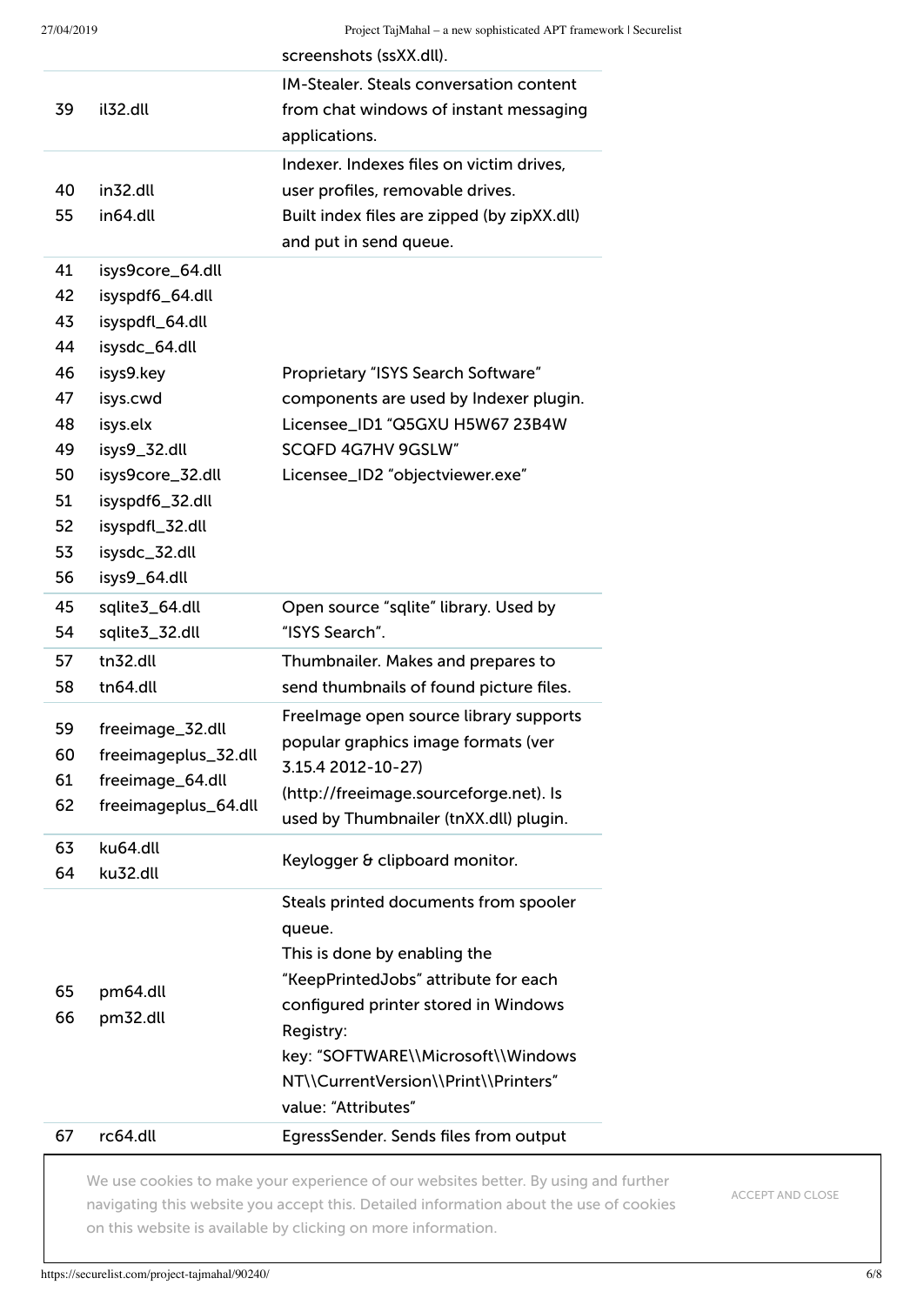|          |                      | roject rapmanar a new sophisticated TH T framework<br>devices, Apple mobile devices backups<br>list, IE version, SecurityCenterInfo (AV,<br>Firewalls and AntiSpyware products),<br>Hardware info, Installed soft including<br>Metro Apps, Users, Autoruns).<br>Check and send to C2 if something<br>changed. |
|----------|----------------------|---------------------------------------------------------------------------------------------------------------------------------------------------------------------------------------------------------------------------------------------------------------------------------------------------------------|
| 71<br>72 | ss64.dll<br>ss32.dll | Screenshoter, Periodic low resolution<br>screenshots. High resolution<br>screenshots of specified process<br>windows and when recording VoicelP<br>application audio. See "ss_pr" &<br>"ss_wt_nm" cfg vars.                                                                                                   |
| 73<br>74 | vm32.dll<br>vm64.dll | Steal documents from fixed and<br>removable drives. Watch CDBurnArea<br>and steals written CD images.                                                                                                                                                                                                         |
| 75       | wc64.dll             | Periodically makes webcamera                                                                                                                                                                                                                                                                                  |
| 76       | wc32.dll             | snapshots.                                                                                                                                                                                                                                                                                                    |
| 77       | default.cfg          | Default configuration settings file.                                                                                                                                                                                                                                                                          |
| 78       | runin.bin            | List of processes names and associated<br>plugins should be run inside these<br>processes.                                                                                                                                                                                                                    |
| 79       | morph.dat            | Configuration file stores path of work<br>folders and registry keys.                                                                                                                                                                                                                                          |

[APT](https://securelist.com/all?tag=538) MALWARE [DESCRIPTIONS](https://securelist.com/all?tag=123) RAT [TROJAN](https://securelist.com/all?tag=551) [TARGETED](https://securelist.com/all?tag=53) ATTACKS





#### Related Posts

Operation [ShadowHammer:](https://securelist.com/operation-shadowhammer-a-high-profile-supply-chain-attack/90380/) a high-profile supply chain attack

New zero-day [vulnerability](https://securelist.com/new-win32k-zero-day-cve-2019-0859/90435/) CVE-2019- 0859 in win32k.sys

Gaza Cybergang Group1, operation [SneakyPastes](https://securelist.com/gaza-cybergang-group1-operation-sneakypastes/90068/)

#### THERE ARE 4 COMMENTS

on this website is available by clicking on more [information](https://www.kaspersky.com/web-privacy-policy). We use cookies to make your experience of our websites better. By using and further navigating this website you accept this. Detailed information about the use of cookies